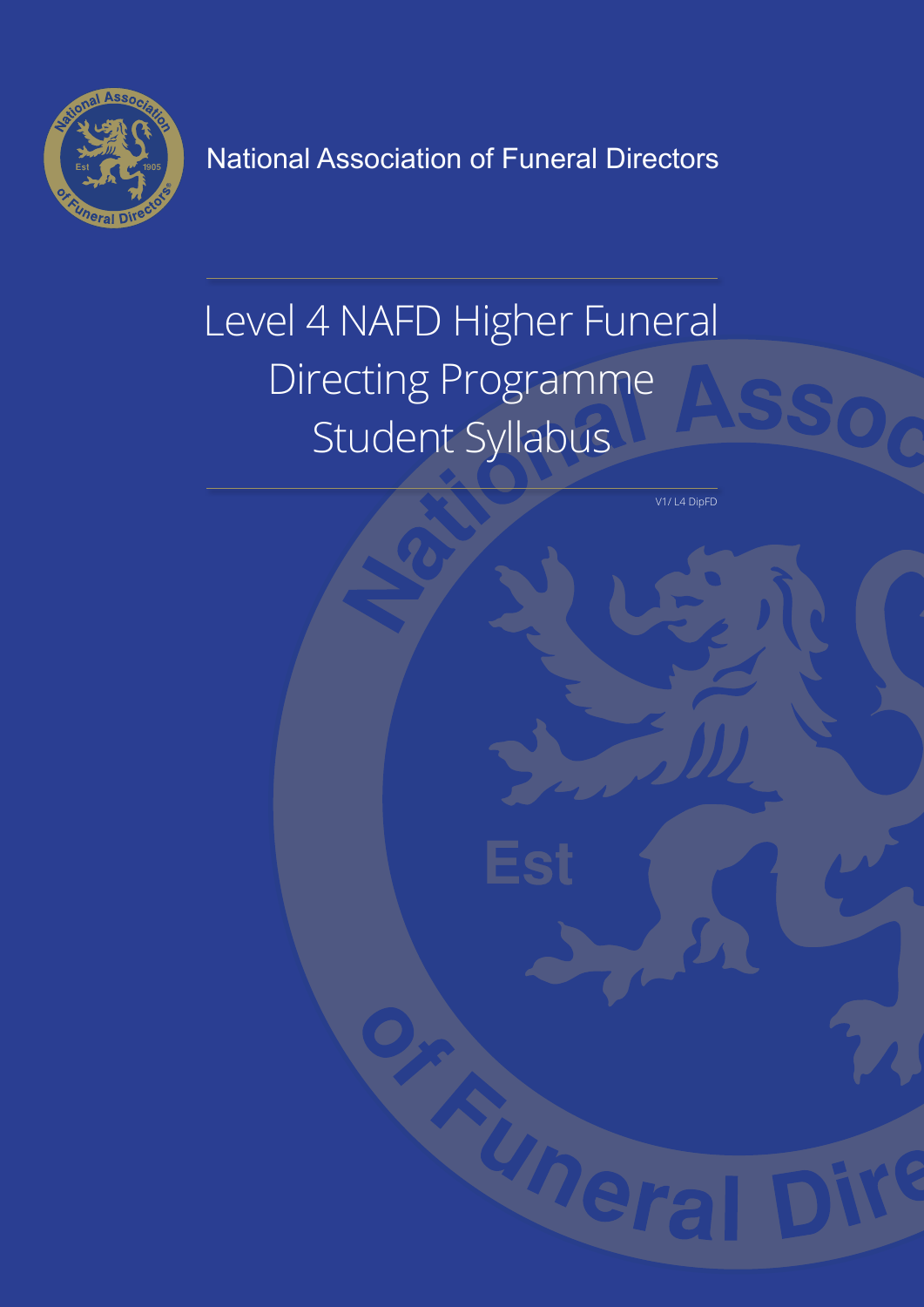

### **Introduction**

The Level 4 NAFD Higher Funeral Directing Programme, is externally accredited by One Awards, to recognised national occupational standards and is designed for employees working in the funeral service, who have previously been awarded the Diploma in Funeral Arranging and Administration, the NAFD Funeral Arranging and Administration certificate, or have undertaken a pre-qualifying assessment of existing knowledge.

#### **Structure of the syllabus / Aims of the syllabus**

The aims of the programme syllabus for the Level 4 NAFD Higher Funeral Directing Programme are to:

- **Enable progression following successful achievement and** award of the NAFD Funeral Arranging and Administration certificate, or previous holders of the NAFD Diploma in Funeral Arranging and Administration.
- Develop the knowledge, understanding and skills of learners employed as Funeral Directors'.
- **Provide a development option for \*other employees working** in the funeral service wishing to progress into a funeral directing role.
- **\* Note:** other employees must have the support of their employer and have access to Funeral Directing responsibilities in order to be assessed for this programme of study
- **Enable the Association to assess registered learners** to ensure they have acquired adequate knowledge, understanding and mastery of the required knowledge and skills associated with funeral directing.

| <b>Level 4 NAFD Higher Funeral Directing Programme</b> |                              |                                                                                                                                                               |                             |                                 |
|--------------------------------------------------------|------------------------------|---------------------------------------------------------------------------------------------------------------------------------------------------------------|-----------------------------|---------------------------------|
| <b>Module</b>                                          | <b>Unit</b><br><b>Number</b> | <b>Unit Title</b>                                                                                                                                             | Unit<br><b>Credit Value</b> | Guided<br><b>Learning Hours</b> |
|                                                        | Unit 1                       | <b>Funeral Directing within a Commercial Environment</b>                                                                                                      | 4                           | 24                              |
| <b>Module 1</b>                                        | Unit 2                       | <b>Standards of Professional Practice and Premises</b><br>within the Funeral Service                                                                          | 4                           | 24                              |
|                                                        | <b>Unit 3</b>                | <b>Understand Maintaining and Monitoring Health and</b><br><b>Safety in a Funeral Environment</b>                                                             | 4                           | 24                              |
|                                                        | Unit 4                       | <b>Understand Care, Preparation and Presentation of</b><br>the Deceased                                                                                       | $\overline{4}$              | 24                              |
| <b>Module 2</b>                                        | Unit 5                       | <b>Managing Communication within a Funeral Home</b><br><b>Setting</b>                                                                                         | $\overline{4}$              | 24                              |
|                                                        | Unit 6                       | <b>Understanding the Procedural, Administrative and</b><br><b>Support Requirements Associated with Bequeathal</b>                                             | $\overline{4}$              | 24                              |
|                                                        | Unit 7                       | <b>Understanding the Procedural and Administrative</b><br><b>Requirements Associated with the Repatriation of</b><br>the Deceased                             | $\overline{4}$              | 24                              |
| <b>Module 3</b>                                        | Unit 8                       | <b>Understanding the Procedural and Administrative</b><br><b>Requirements Associated with Burial at Sea</b>                                                   | $\overline{4}$              | 24                              |
|                                                        | Unit 9                       | <b>Understanding the Additional Responsibilities,</b><br><b>Challenges and Issues Associated with Managing a</b><br><b>Funeral for More Than One Deceased</b> | $\overline{4}$              | 24                              |
|                                                        | <b>Unit 10</b>               | <b>Understanding Planning and Making Final</b><br><b>Arrangements for Conducting a Funeral</b>                                                                | $\overline{4}$              | 24                              |
| <b>Module 4</b>                                        | <b>Unit 11</b>               | <b>Understand how to Manage and Conduct</b><br>a Funeral                                                                                                      | 5                           | 30                              |
|                                                        | <b>Unit 12</b>               | <b>Understanding the Regulations and Processes</b><br><b>Associated with the Exhumation of Human Remains</b>                                                  | $\overline{4}$              | 24                              |
| <b>Totals</b>                                          |                              |                                                                                                                                                               | 49                          | 294                             |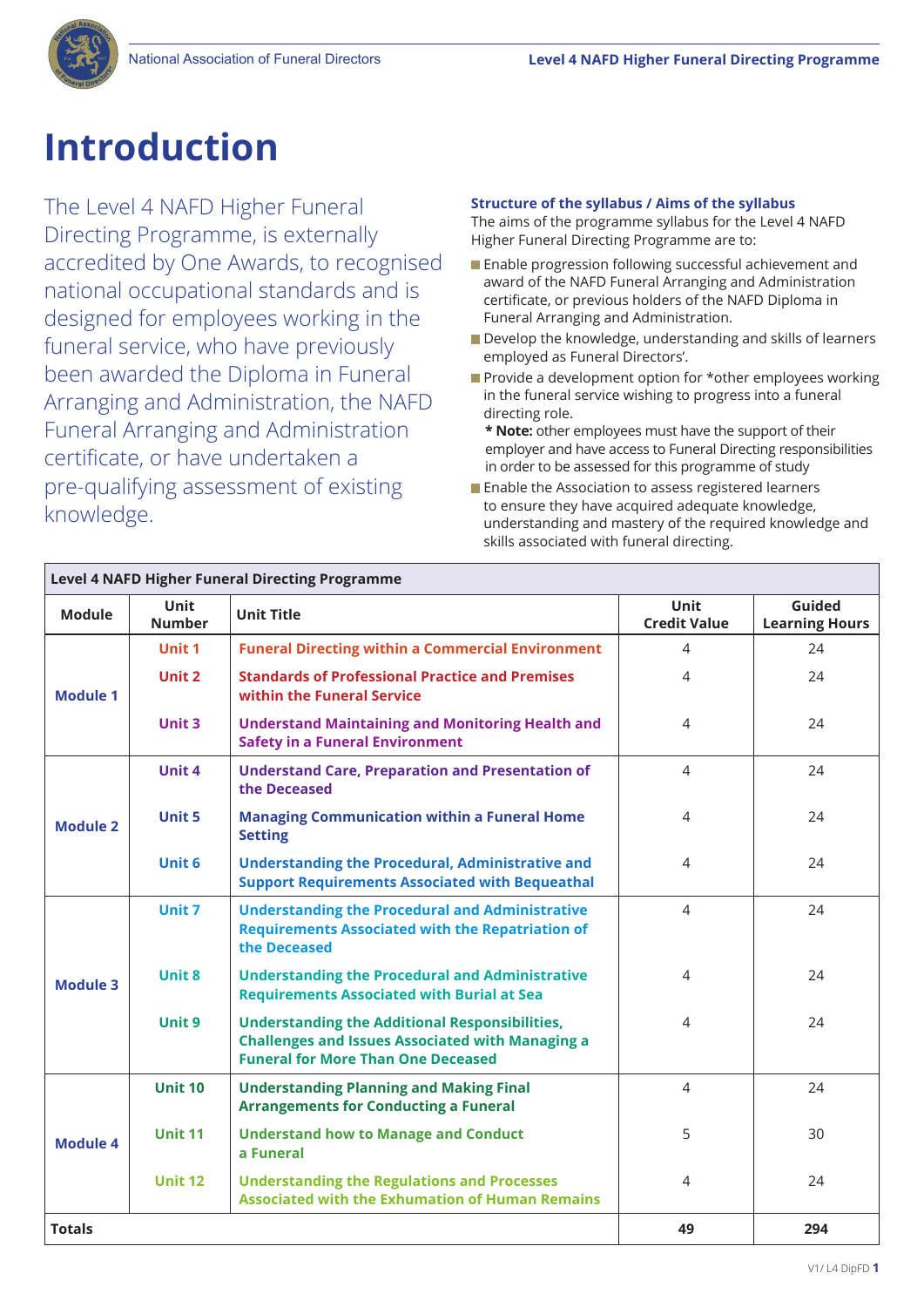

### **Introduction** - Competencies

Within each module, there are a range of learning units and associated learning and assessment outcomes. Within each unit there are a range of embedded knowledge, skills and competencies as detailed in the tables below.

| Completion of each of the units will enable the development of knowledge, skills and behaviours                            |                                                                                                                                                                                     |                                                                                                  |
|----------------------------------------------------------------------------------------------------------------------------|-------------------------------------------------------------------------------------------------------------------------------------------------------------------------------------|--------------------------------------------------------------------------------------------------|
| <b>KNOWLEDGE</b>                                                                                                           | <b>SKILLS</b>                                                                                                                                                                       | *COMPETENCIES                                                                                    |
| Advanced factual process<br>and procedure related funeral<br>directing knowledge<br>Technical<br>Operational<br>Functional | Advanced cognitive and practical<br>skills required to use relevant<br>information in order to carry out<br>funeral directing tasks, and to<br>manage and solve routine<br>problems | Able to apply supervision and<br>basic funeral directing team<br>management and<br>co-ordination |

| *COMPETENCIES     |                                              | Code       |
|-------------------|----------------------------------------------|------------|
| <b>CORE</b>       | COMMUNICATION                                | C          |
|                   | <b>TEAM WORK</b>                             | <b>TW</b>  |
|                   | PLANNING AND ORGANISING                      | PO         |
|                   | ACHIEVING OUTCOMES / RESULTS                 | AO         |
| <b>FUNCTIONAL</b> | LEADING AND SUPERVISING                      | LS         |
|                   | ANALYTICAL THINKING                          | AT         |
|                   | KNOWLEDGE SHARING AND LEARNING               | <b>KSL</b> |
|                   | JUDGEMENT/DECISION MAKING                    | J/DM       |
|                   | <b>TECHNICAL CREDIBILITY</b>                 | TC         |
|                   | COMMITMENT TO CONTINUOUS PROCESS IMPROVEMENT | Cl         |
|                   | <b>RELATIONSHIP BUILDING</b>                 | <b>RB</b>  |
|                   | <b>CLIENT ORIENTATION</b>                    | CO         |
|                   | PERSUASION AND INFLUENCING                   | PI         |
|                   | <b>EMOTIONAL RESILIENCE</b>                  | ER         |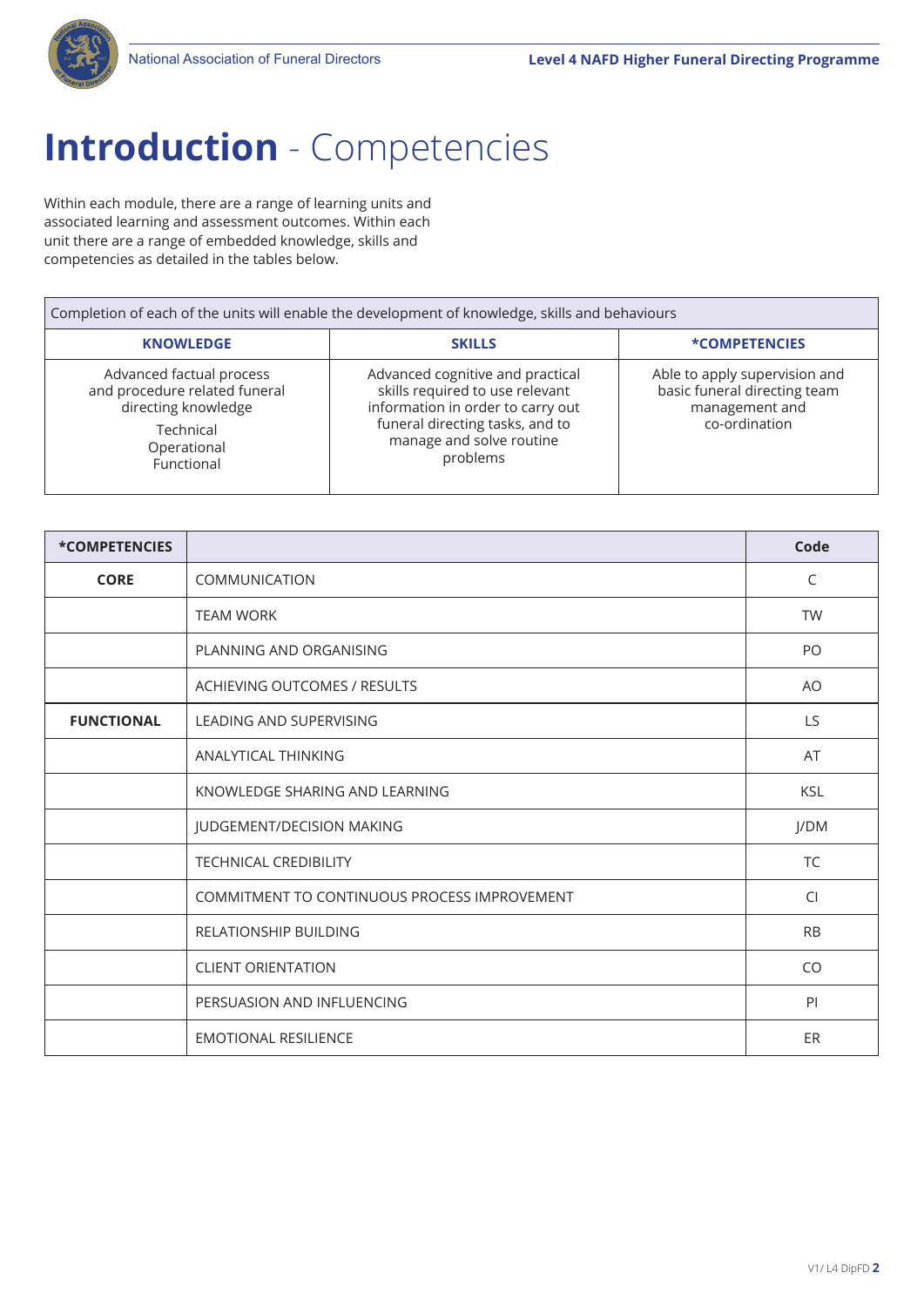

### **Introduction** - Unit aims

**Unit Aims 1-6**

### **Unit 1 - Funeral Directing within a Commercial Environment**

The aim of this unit is to enable the learner to understand the role of the Funeral Director working within the UK and the increasing commercial and competitive demands upon a funeral directing business.

COMPETENCY DEVELOPMENT: TC, KSL, LS, J/DM, AT

### **Unit 2 - Standards of Professional Practice and Premises within the Funeral Service**

The aim of this unit is to enable the learner to gain knowledge and understanding relating to the standards required of funeral directing premises and that of professional practice.

COMPETENCY DEVELOPMENT: TC, KSL, LS, J/DM

### **Unit 3 - Understand Maintaining and Monitoring Health and Safety in a Funeral Environment**

The aim of this unit is to enable the learner to further develop knowledge of health and safety related legislation and regulation and how this applies within the funeral environment.

COMPETENCY DEVELOPMENT: TC, KSL, LS, J/DM, PO, J/DM

### **Unit 4 - Understand Care, Preparation and Presentation of the Deceased**

The aim of this unit is to enable the learner to understand how to safely care for, prepare and present the deceased.

COMPETENCY DEVELOPMENT: TC, KSL, ER, CO, J/D, AO, C

#### **Unit 5 - Managing Communication within a Funeral Home Setting**

The aim of this unit is to develop learners' understanding of the need for effectively managing communication with clients and within the funeral home setting.

COMPETENCY DEVELOPMENT: C, TW, PO, LS, KSL, TC, PI, CO, RB

#### **Unit 6 - Understanding the Procedural, Administrative and Support Requirements Associated with Bequeathal**

The purpose of this unit is to develop learners' knowledge and understanding of regulation, documentation and processes associated with bequeathal. COMPETENCY DEVELOPMENT: C, KSL, TC, CO

| Skills development upon completion                                                                                                                           |                                                                                                                                                |                                                                                                                 |  |
|--------------------------------------------------------------------------------------------------------------------------------------------------------------|------------------------------------------------------------------------------------------------------------------------------------------------|-----------------------------------------------------------------------------------------------------------------|--|
| Communication Written / Oral<br>Equality and Diversity<br>Client Care<br>Use of I.T<br>Health and Safety<br>Professional Image<br><b>Financial Awareness</b> | <b>Building Relationships</b><br>Problem Solving<br><b>Technical Knowledge</b><br>Planning and Organising<br>Legislative Knowledge<br>Teamwork | Creative Thinking<br>Flexibility<br>Attention to Detail<br>Numeracy<br><b>Handling Conflict</b><br>Self-Control |  |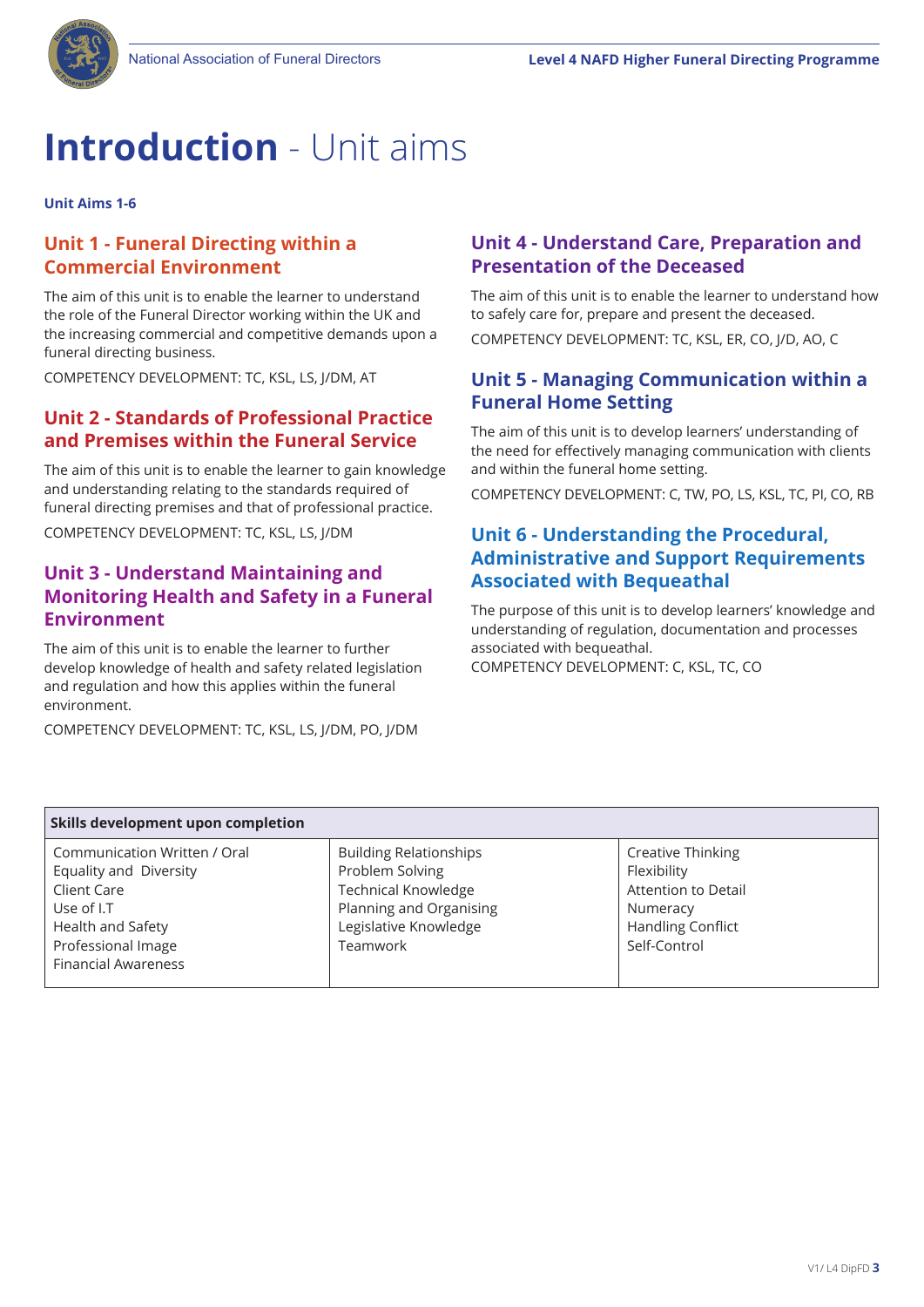

### **Introduction** - Unit aims

**Unit Aims 7-12**

### **Unit 7 - Understanding the Procedural and Administrative Requirements Associated with the Repatriation of the Deceased**

The Purpose of this unit is to develop learners understanding of the regulation, documentation and process requirements associated with repatriation of the deceased to or from the United Kingdom.

COMPETENCY DEVELOPMENT: C, PO, LS, KSL, TC, CO

### **Unit 8 - Understanding the Procedural and Administrative Requirements Associated with Burial at Sea**

The purpose of this unit is to enable the learner to develop knowledge and understanding in relation to current regulation, procedures and administration associated with burial at sea.

COMPETENCY DEVELOPMENT: C, TC, PO, KSL, J.DM, CO

### **Unit 9 Understanding the Additional Responsibilities, Challenges and Issues Associated with Managing a Funeral for More Than One Deceased**

The aim of this unit is to develop the learners understanding of the additional responsibilities, challenges and issues associated with managing a funeral for more than one deceased.

COMPETENCY DEVELOPMENT: C, TW, AO/R, LS, AT, KSL, J/DM, TC, RB, CO, PI, ER

### **Unit 10 - Understanding Planning and Making Final Arrangements for Conducting a Funeral**

The purpose of this unit is to enable the learner to develop knowledge and understanding of the planning and preparation requirements prior to conducting the funeral. COMPETENCY DEVELOPMENT: C, PO, TW, LS, AT, KSL, J.DM, TC, CI, RB, CO, PI

#### **Unit 11 - Understand how to Manage and Conduct a Funeral**

The purpose of this unit is to develop learners' knowledge and understanding of the Funeral Directors role and responsibilities associated with the management and conducting of a funeral.

COMPETENCY DEVELOPMENT: C, PO, TW, LS, AT, KSL, J.DM, TC, CI, RB, CO, PI

#### **Unit 12 - Understanding the Regulations and Processes Associated with the Exhumation of Human Remains**

The aim of this unit is to develop learners' understanding of the regulation and process associated with the exhumation of human remains.

COMPETENCY DEVELOPMENT: C, PO, TW, LS, AT, KSL, J.DM, TC, RB, CO, ER

| Skills development upon completion                                                                                                                           |                                                                                                                                                |                                                                                                                 |  |
|--------------------------------------------------------------------------------------------------------------------------------------------------------------|------------------------------------------------------------------------------------------------------------------------------------------------|-----------------------------------------------------------------------------------------------------------------|--|
| Communication Written / Oral<br>Equality and Diversity<br>Client Care<br>Use of I.T<br>Health and Safety<br>Professional Image<br><b>Financial Awareness</b> | <b>Building Relationships</b><br>Problem Solving<br><b>Technical Knowledge</b><br>Planning and Organising<br>Legislative Knowledge<br>Teamwork | Creative Thinking<br>Flexibility<br>Attention to Detail<br>Numeracy<br><b>Handling Conflict</b><br>Self-Control |  |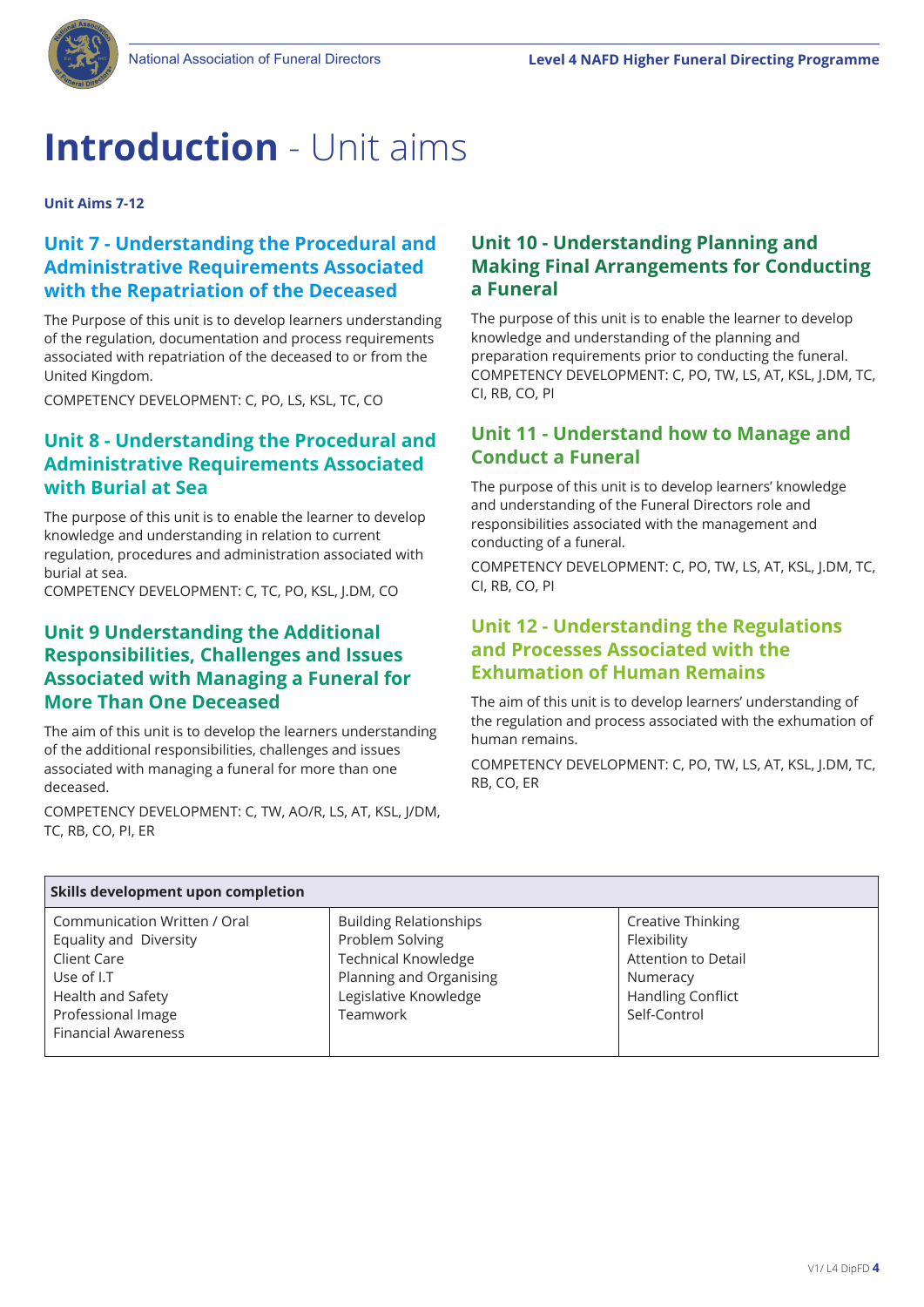

### **Entry Criteria**

The Level 4 NAFD Higher Funeral Directing Programme is aimed at employees within the funeral service working in an associated funeral directing role who have successfully completed the former NAFD Diploma in Funeral Arranging and Administration, the new NAFD Funeral Arranging and Administration training programme or have undertaken and passed a pre-qualifying assessment of existing experience and knowledge.

This programme can be achieved within a period of 12 - 18 months. Registration is restricted to existing employees working within the funeral service, working in related roles, who are able to provide workplace evidence of funeral directing responsibilities, including the conducting of funerals prior to achievement of the L4 DipFD.

#### **Pre – Qualifying Assessment – Direct Entry Route**

A pre - qualifying assessment is required for funeral directors who do not hold any formal funeral directing qualifications to date, but have been practising as a funeral director for 3 years or more and wish to progress straight to the Level 4 NAFD Higher Funeral Directing Programme. The pre-qualifying assessment is a test of current knowledge and understanding of legislation and practice associated with arranging a funeral, to ensure the student is prepared for registration for the Level

4 NAFD Higher Funeral Directing Programme. The questions for the pre-qualifying assessment will be based on the content of the NAFD online FAA certificate training programme, including:

- Registration of Death
- **Coroners Procedures / Procurator Fiscal**
- Cremation Regulation
- **Burial Regulation**
- **Arranging the Funeral**
- **First Call and Removal.**

Any candidate who fails the pre-qualifying assessment is required to complete the online NAFD Funeral Arranging and Administration certificate before progressing to the Level 4 NAFD Higher Funeral Directing Programme.

As part of the Direct Entry Route, in addition to completing the pre-qualifying assessment, candidates will be required to provide evidence of a minimum of arranging 75 funerals during their 3 year qualifying period, signed off by their employer. The Direct Entry Route is not applicable to holders of the previous NAFD Diploma in Funeral Arranging and Administration, or those who achieve the online NAFD Funeral Arranging and Administration certificate.

### **Method of Assessment**

The method of assessment for this programme is based on a process of triangulated engagement requiring input from the Student and their Employer, your tutor and externally moderated by the accrediting body EQA and IQA. .

#### **Individual Development Plan**

Each unit contains a section for self-reflection and aims to prompt the identification of strengths and areas for further development. Each registered learner develops an Individual Development Plan with their tutor, which is used as an evolving document to underpin the learning and development process for each individual as the programme of study progresses.

#### **Formative Assessment**

Coursework Assessment consists of:

- **Online proof of learning exercises upon completion of each Unit**. Assessment consists of a range of assessment methods ranging from Multiple Choice; Single; Free Choice: Sorting and Open questions.
- **Portfolio of Evidence** all Unit Activities of which all collectively contribute to the creation of an Individual Portfolio of Evidence, marked by your tutor, IQA and externally moderated by the accrediting body EQA.

The Portfolio of Evidence contributes to 25% of the final marks of the L4 DipFD programme.

#### **Summative Assessment**

Final Assessment takes place following satisfactory achievement of all Units, online proof of learning exercises and completion of a Portfolio of Evidence. Final assessment is formed of:

An oral examination.

A written examination consisting of a series of technical and operational questions, including exploration of supervisory tasks and responsibilities.

The purpose of the oral examination is to:

- Demonstrate that the portfolio of evidence is your own work.
- Confirm that you have learned from and understand each of the activities you have completed what you have written and can defend it verbally.
- **Investigate your awareness of where your original work sits** in relation to the wider occupation of funeral directing.
- **Allow you to clarify and develop your analysis and** recommendations in response to the examiners' questions.

The oral exam contributes to 25% of the final marks.

The written examination contributes to 50% of the final marks.

A pass rate of 60% applies to each assessment.

Final examination is managed by the NAFD Team of Examiners and is externally moderated.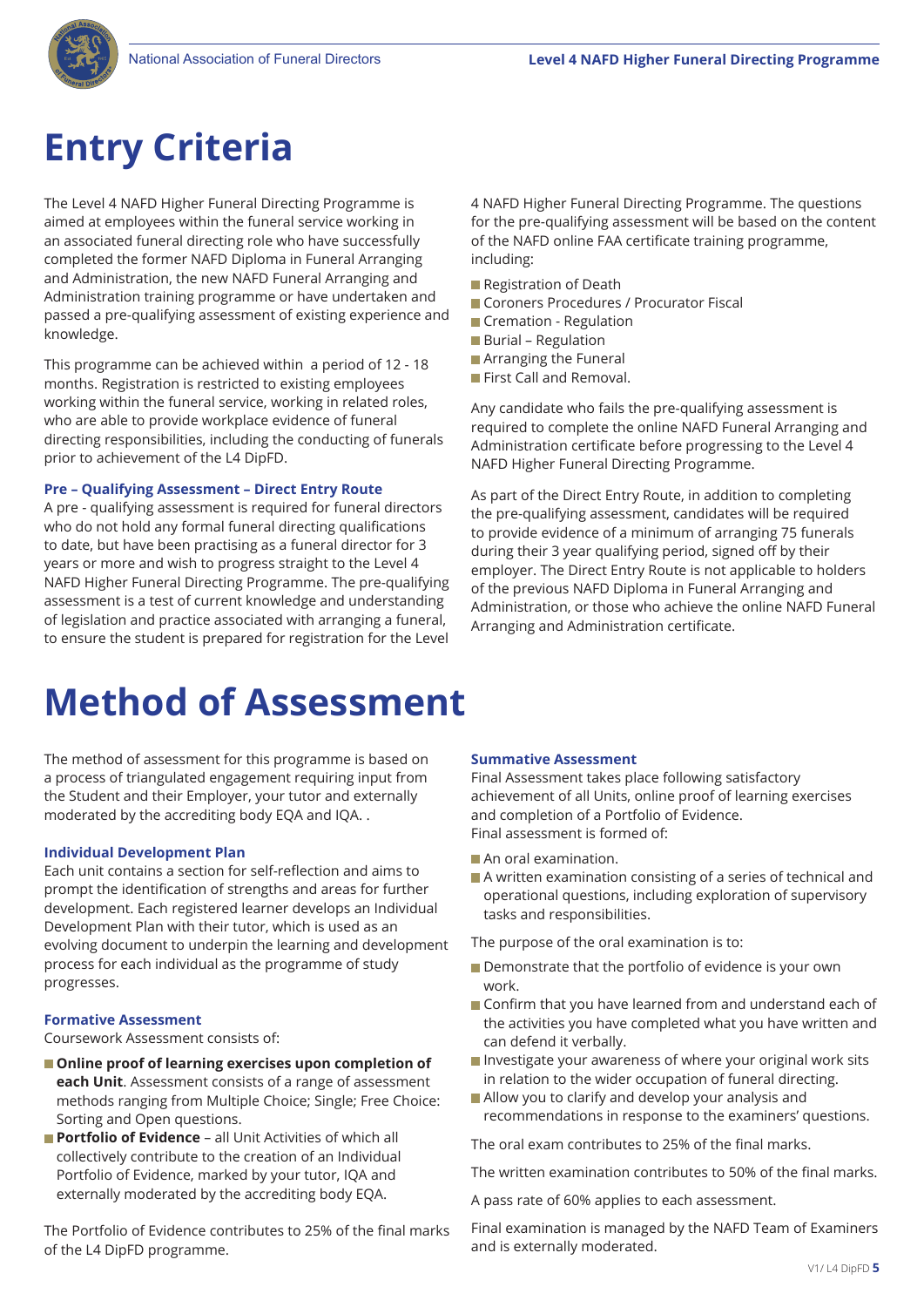

# **Description of learning and assessment outcomes, Units 1-12**

# **Unit 1** - Funeral Directing within a Commercial Environment

#### Unit Purpose:

**The aim of this unit is to enable the learner to understand the role of the Funeral Director working within the UK and the increasing commercial and competitive demands upon a funeral directing business.** 

| <b>Learning Outcomes</b><br>The Learner will:                                          | <b>Assesment Criteria</b><br><b>The Learner can:</b>                                                                                                                                                                                        |
|----------------------------------------------------------------------------------------|---------------------------------------------------------------------------------------------------------------------------------------------------------------------------------------------------------------------------------------------|
| 1. Understand the role and function of the Funeral Director                            | 1.1. Explain the role the Funeral Director<br>1.2. Describe the five recognised functions associated with<br>the role of the Funeral Director<br>1.3. Analyse the responsibilities which underpin each of the<br>functions described in 1.2 |
| 2. Understand the attributes required of a Funeral Director                            | 2.1. Analyse the desired attributes required of a Funeral<br>Director                                                                                                                                                                       |
| 3. Understand how protected characteristics impact upon<br>funeral directing           | 3.1. Assess the impact of the UK Equality Act upon the<br>Funeral sector<br>3.2. Explain how protected characteristics impact upon<br>funeral directing                                                                                     |
| 4. Understand the principles of professional practice                                  | 4.1. Describe the principles of professional practice<br>4.2. Explain the application of the principles of professional<br>practice                                                                                                         |
| 5. Understand the significance of funeral directing within a<br>commercial environment | 5.1. Assess the significance of funeral directing within a<br>commercial environment                                                                                                                                                        |
| 6. Understand the wider financial implications of funeral<br>directing                 | 6.1. Analyse the wider financial implications of funeral<br>directing.                                                                                                                                                                      |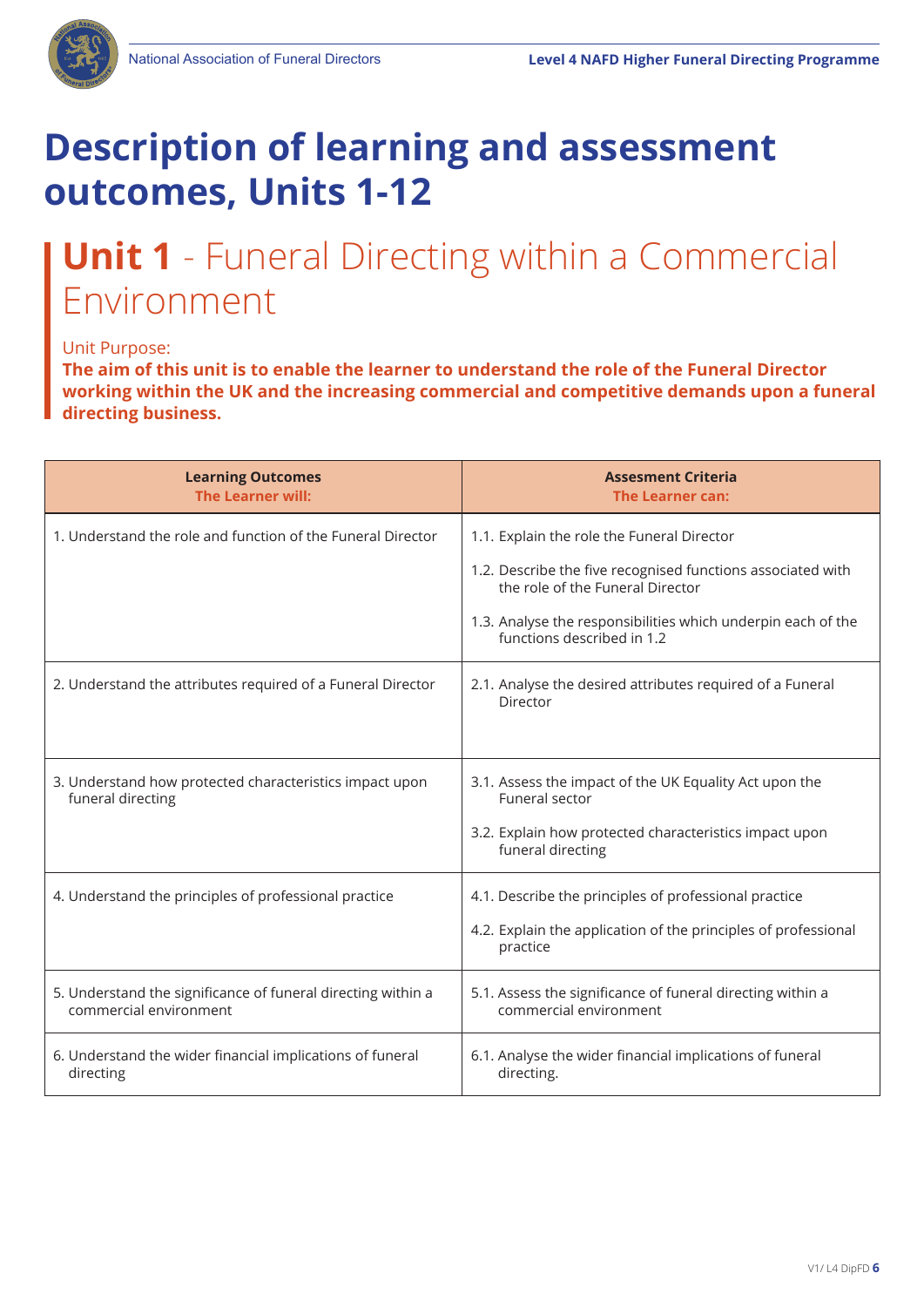

# **Unit 2** - Standards of Professional Practice and Premises within the Funeral Service

Unit Purpose:

**The aim of this unit is to enable the learner to gain knowledge and understanding relating to the standards required of funeral directing premises and that of professional practice.**

| <b>Learning Outcomes</b><br>The Learner will:                                        | <b>Assesment Criteria</b><br>The Learner can:                                                                                                                     |
|--------------------------------------------------------------------------------------|-------------------------------------------------------------------------------------------------------------------------------------------------------------------|
| 1. Understand how standards apply to employees within<br>a funeral context           | 1.1. Describe the standards required of funeral directing<br>operations and premises<br>1.2. Explain how standards apply to employees within a<br>funeral context |
| 2. Understand the purpose and principles of the Funeral<br>Director Code of Practice | 2.1. Explain the purpose and principles of the Funeral<br>Director Code of Practice                                                                               |
| 3. Understand four main requirements of a funeral home                               | 3.1. Analyse four main requirements of a funeral home                                                                                                             |
| 4. Understand the logistical factors required to set up a<br>funeral home            | 4.1. Assess the logistical factors required to set up a<br>funeral home                                                                                           |
| 5. Know the five preferred facilities within the funeral home                        | 5.1. Analyse the five preferred facilities within the funeral<br>home                                                                                             |
| 6. Understand Client Redress Procedure                                               | 6.1. Explain Client Redress Procedure<br>6.2. Explain the process to accommodate actions arising in<br>relation to the procedure                                  |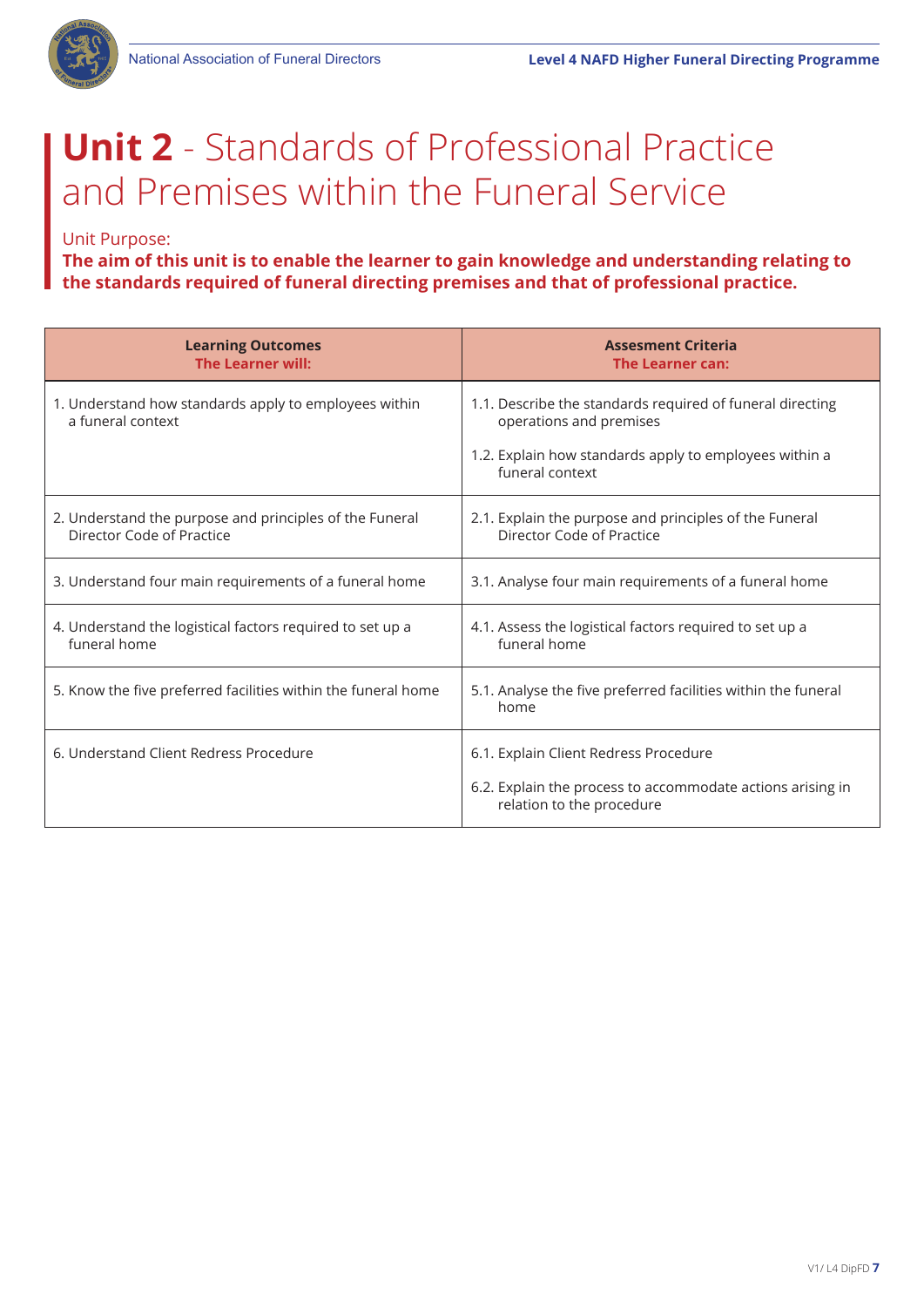

### **Unit 3** - Understand Maintaining and Monitoring Health and Safety in a Funeral Environment

Unit Purpose:

**The aim of this unit is to enable the learner to further develop knowledge of health and safety related legislation and regulation and how this applies within the funeral environment.**

| <b>Learning Outcomes</b>                                                                     | <b>Assesment Criteria</b>                                                                                                                                                         |
|----------------------------------------------------------------------------------------------|-----------------------------------------------------------------------------------------------------------------------------------------------------------------------------------|
| <b>The Learner will:</b>                                                                     | The Learner can:                                                                                                                                                                  |
| 1. Understand the role of the Health and Safety Executive<br>(HSE) Inspector                 | 1.1. Explain the role of the HSE Inspector                                                                                                                                        |
| 2. Understand the general principles of Health and Safety law                                | 2.1. Explain the general principles of Health and Safety law                                                                                                                      |
| and guidance                                                                                 | and guidance                                                                                                                                                                      |
| 3. Understand the relevance and impact of current workplace<br>Health and Safety legislation | 3.1. Assess the relevance and impact of current workplace<br>Health and Safety legislation<br>3.2. Assess current legislation which applies specifically to the<br>funeral sector |
| 4. Know what constitutes a notifiable disease                                                | 4.1. Explain which diseases constitute a notifiable disease<br>4.2. Explain the processes for reporting notifiable disease                                                        |
| 5. Understand the entitlement of employees in relation to                                    | 5.1. Analyse the entitlement of employees in relation to                                                                                                                          |
| current Health and Safety legislation                                                        | current Health and Safety legislation                                                                                                                                             |
| 6. Understand the importance of personal safety when                                         | 6.1. Assess the importance of personal safety when                                                                                                                                |
| conducting arrangements in a client's home                                                   | conducting arrangements in a client's home                                                                                                                                        |
| 7. Know how to maintain and monitor Health and Safety                                        | 7.1. Analyse how to maintain and monitor Health and Safety                                                                                                                        |
| within your own workplace                                                                    | within own workplace.                                                                                                                                                             |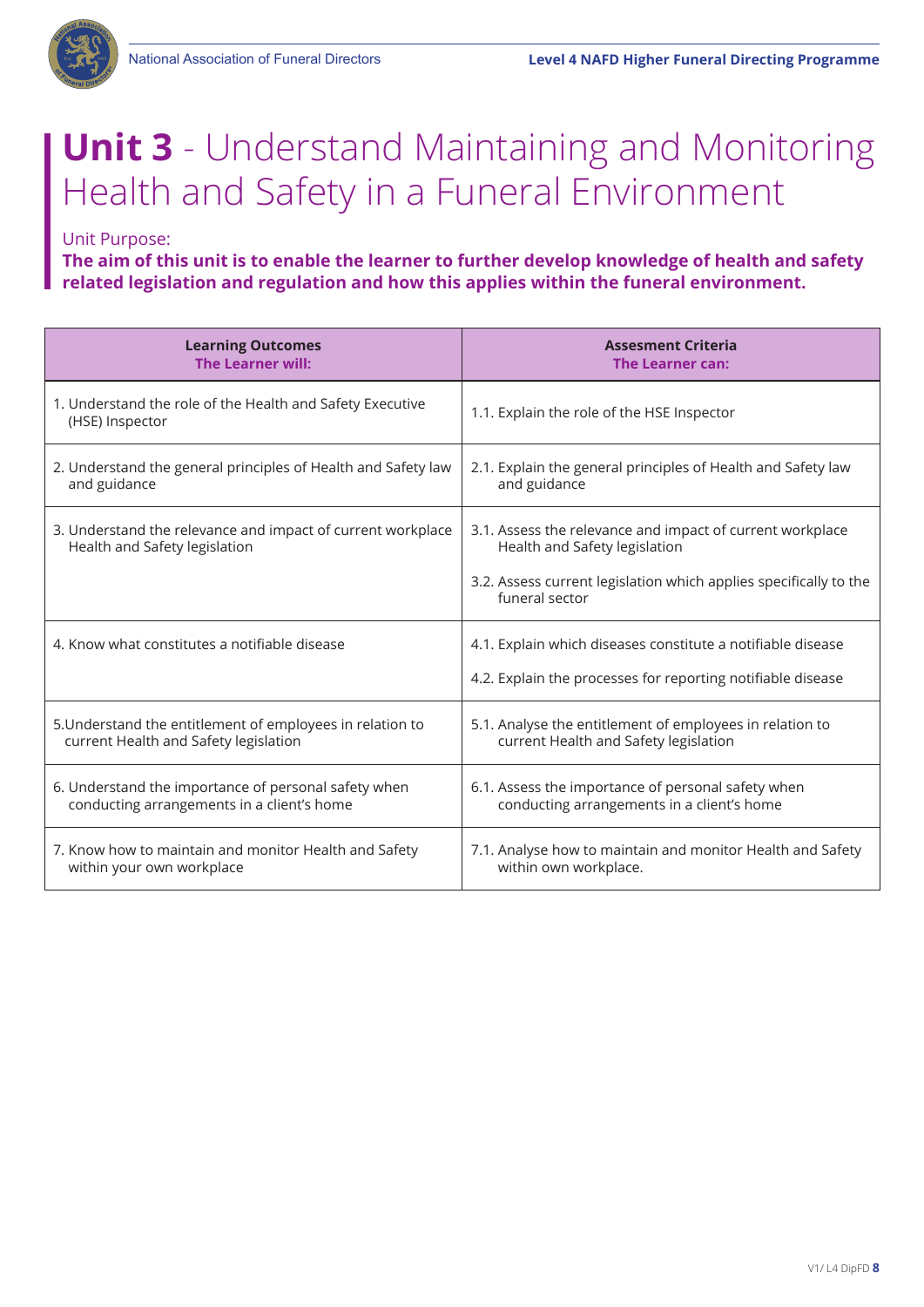

# **Unit 4** - Understand Care, Preparation and Presentation of the Deceased

Unit Purpose:

**The aim of this unit is to enable the learner to understand how to safely care for, prepare and present the deceased.**

| <b>Learning Outcomes</b>                                                                       | <b>Assesment Criteria</b>                                                                                                    |
|------------------------------------------------------------------------------------------------|------------------------------------------------------------------------------------------------------------------------------|
| <b>The Learner will:</b>                                                                       | The Learner can:                                                                                                             |
| 1. Know the procedures for the removal and initial care of the                                 | 1.1. Explain the procedures for the removal and initial care                                                                 |
| deceased                                                                                       | of the deceased                                                                                                              |
| 2. Understand the cultural rituals and expectations following                                  | 2.1. Explain the cultural rituals and expectations for the                                                                   |
| death                                                                                          | deceased following death                                                                                                     |
|                                                                                                | 2.2. Explain family cultural rituals and expectations following<br>death of an individual                                    |
| 3. Know the documentation requirements and checks to<br>make prior to performing first offices | 3.1. Explain the documentation requirements and checks<br>which need to be administered prior to performing first<br>offices |
| 4. Be able to select the relevant range of equipment to                                        | 4.1. Explain the relevant range of equipment to perform first                                                                |
| perform first offices                                                                          | offices                                                                                                                      |
| 5. Understand the practical considerations to take for the                                     | 5.1. Assess the practical considerations to take for the initial                                                             |
| initial care of the deceased                                                                   | care of the deceased                                                                                                         |
| 6. Understand how to prepare the deceased                                                      | 6.1. Explain how to prepare the deceased.                                                                                    |
| 7. Understand the requirements of the documentation                                            | 7.1. Explain the purpose of the documentation required prior                                                                 |
| required prior to embalming                                                                    | to embalming                                                                                                                 |
| 8. Know how to communicate three non-technical benefits                                        | 8.1. Explain how to communicate three non-technical                                                                          |
| of embalming to the client                                                                     | benefits of embalming to the client                                                                                          |
| 9. Understand the process of embalming                                                         | 9.1. Explain the process of embalming                                                                                        |
| 10. Understand how to present the deceased following                                           | 10.1. Explain how to present the deceased following initial                                                                  |
| initial preparation                                                                            | preparation                                                                                                                  |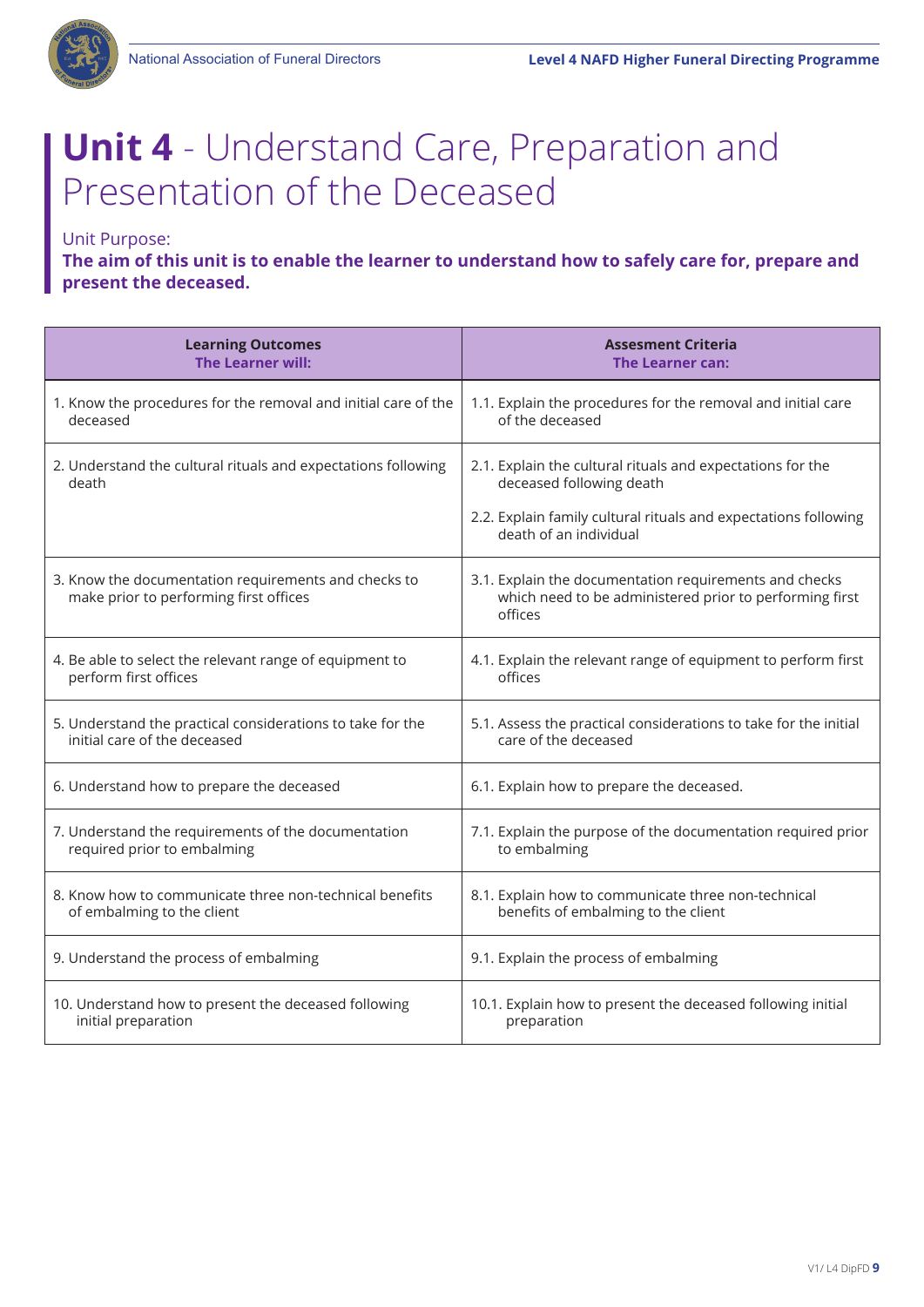

# **Unit 5** - Managing Communication within a Funeral Home Setting

Unit Purpose:

**The aim of this unit is to develop learners' understanding of the need for effectively managing communication with clients and within the funeral home setting.**

| <b>Learning Outcomes</b>                                                  | <b>Assesment Criteria</b>                                                                                                                                  |
|---------------------------------------------------------------------------|------------------------------------------------------------------------------------------------------------------------------------------------------------|
| <b>The Learner will:</b>                                                  | The Learner can:                                                                                                                                           |
| 1. Understand how to manage communication within a                        | 1.1. Explain how to manage communication within a funeral                                                                                                  |
| funeral home                                                              | home                                                                                                                                                       |
| 2. Know the theory and process associated with effective<br>communication | 2.1. Analyse the theory and process of communication<br>2.2. Examine the processes associated with effective<br>communication                              |
| 3. Know how to ensure effective and timely communication                  | 3.1. Explain how to ensure effective and timely                                                                                                            |
| takes place                                                               | communication takes place.                                                                                                                                 |
| 4. Understand the need for a combination of written and                   | 4.1. Analyse the need for a combination of written and verbal                                                                                              |
| verbal communication                                                      | communication                                                                                                                                              |
| 5. Understand the need for managing client and family<br>expectations     | 5.1. Explain the need for managing client and family<br>expectations<br>5.2. Analyse how to manage client and/or family expectations<br>in given scenarios |
| 6. Know how to manage and respond appropriately to                        | 6.1. Analyse how to manage and respond to given social                                                                                                     |
| social media                                                              | media                                                                                                                                                      |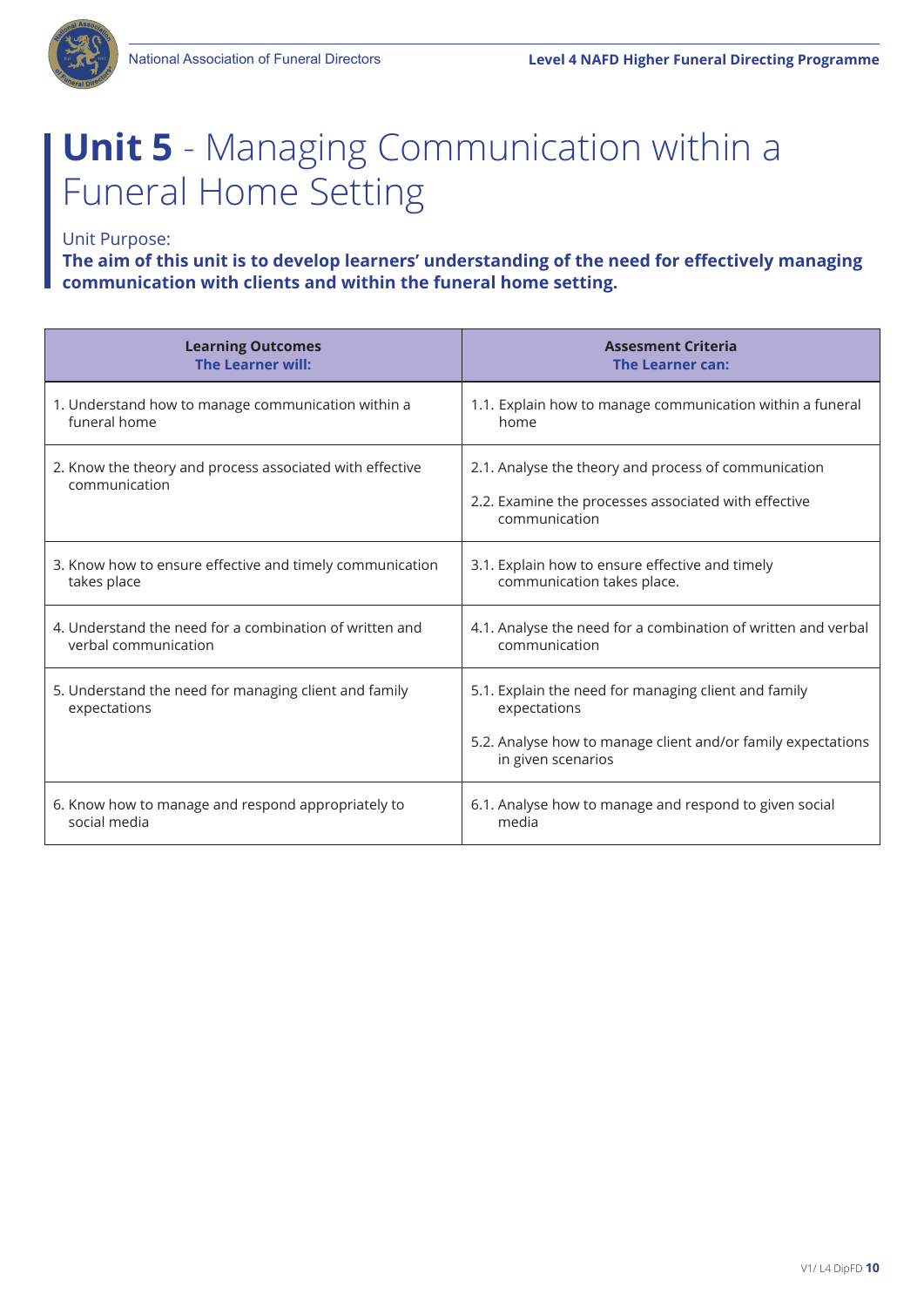

Unit Purpose:

**The purpose of this unit is to develop learners' knowledge and understanding of regulation, documentation and processes associated with bequeathal.**

| <b>Learning Outcomes</b>                                    | <b>Assesment Criteria</b>                                                                                                |
|-------------------------------------------------------------|--------------------------------------------------------------------------------------------------------------------------|
| <b>The Learner will:</b>                                    | The Learner can:                                                                                                         |
| 1. Understand the circumstances that may prohibit a body    | 1.1. Explain the meaning of 'bequeathal'                                                                                 |
| being accepted by an anatomical establishment for           | 1.2. Explain the circumstances that may prohibit a body being                                                            |
| training or research purposes following bequeathal          | accepted by an anatomical establishment for training or                                                                  |
|                                                             | research purposes<br>1.3. Explain what financial implications to a client or family<br>are associated with body donation |
| 2. Understand the United Kingdom legal requirements         | 2.1. Explain the legal requirements and procedures                                                                       |
| relating to bequeathal                                      | associated with body donation                                                                                            |
| 3. Understand the administrative requirements and           | 3.1. Explain the administrative requirements and                                                                         |
| responsibilities associated with the donation of a body     | responsibilities associated with the donation of                                                                         |
| or body parts prior to death                                | a body or body parts prior to death                                                                                      |
| 4. Understand the administrative requirements and           | 4.1. Explain the administrative requirements and                                                                         |
| responsibilities associated with the donation of a body     | responsibilities associated with the donation of                                                                         |
| or body parts following death                               | a body or body parts following death                                                                                     |
| 5. Understand the emotive issues associated with bequeathal | 5.1. Describe potential emotional effects of body donation<br>upon the client or family                                  |
|                                                             | 5.2. Analyse the support arrangements available to clients<br>and families                                               |
| 6. Know the specific administrative processes and           | 6.1. Evaluate own organisations administrative processes in                                                              |
| documentation associated with bequeathal                    | relation to bequeathal                                                                                                   |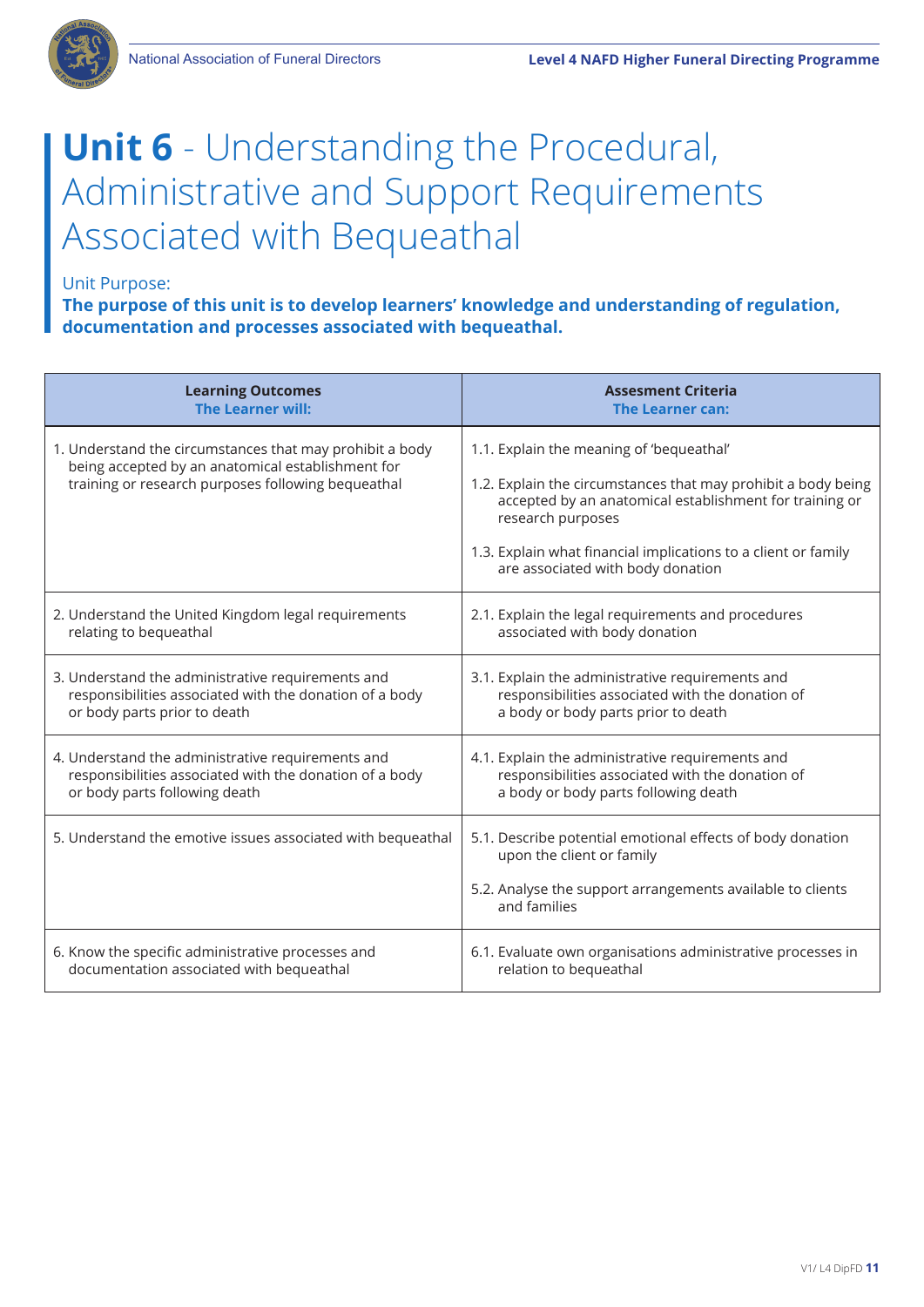

#### Unit Purpose:

**The Purpose of this unit is to develop learners understanding of the regulation, documentation and process requirements associated with repatriation of the deceased to or from the United Kingdom.**

| <b>Learning Outcomes</b>                                    | <b>Assesment Criteria</b>                                      |
|-------------------------------------------------------------|----------------------------------------------------------------|
| <b>The Learner will:</b>                                    | The Learner can:                                               |
| 1. Understand the immediate priorities of the funeral       | 1.1. Explain the immediate priorities of the funeral directing |
| directing business when arranging repatriation              | business when arranging repatriation                           |
| 2. Understand the registration process for deaths occurring | 2.1. Examine the registration process for deaths occurring     |
| abroad                                                      | abroad                                                         |
| 3. Understand the documentary requirements associated       | 3.1. Explain the documentary requirements associated with      |
| with the receipt of a deceased person from outside the      | the receipt of a deceased person from outside the United       |
| United Kingdom                                              | Kingdom                                                        |
| 4. Understand the coffin requirements for repatriation      | 4.1. Describe the coffin requirements for repatriation         |
| 5. Understand the procedural requirements for repatriation  | 5.1. Explain the procedural requirements for repatriation of   |
| of the deceased person overseas from the UK                 | the deceased person overseas from the UK                       |
| 6. Understand the purpose of the documentation required to  | 6.1. Analyse the purpose of the documentation required to      |
| repatriate ashes.                                           | repatriate ashes                                               |
| 7. Understand air cargo measures and associated             | 7.1. Explain air cargo measures and associated                 |
| documentation.                                              | documentation                                                  |
| 8. Understand the procedures following death on an aircraft | 8.1. Explain the procedures following death on an aircraft     |
| 9. Understand the procedures following death at sea         | 9.1. Explain the procedures following death at sea             |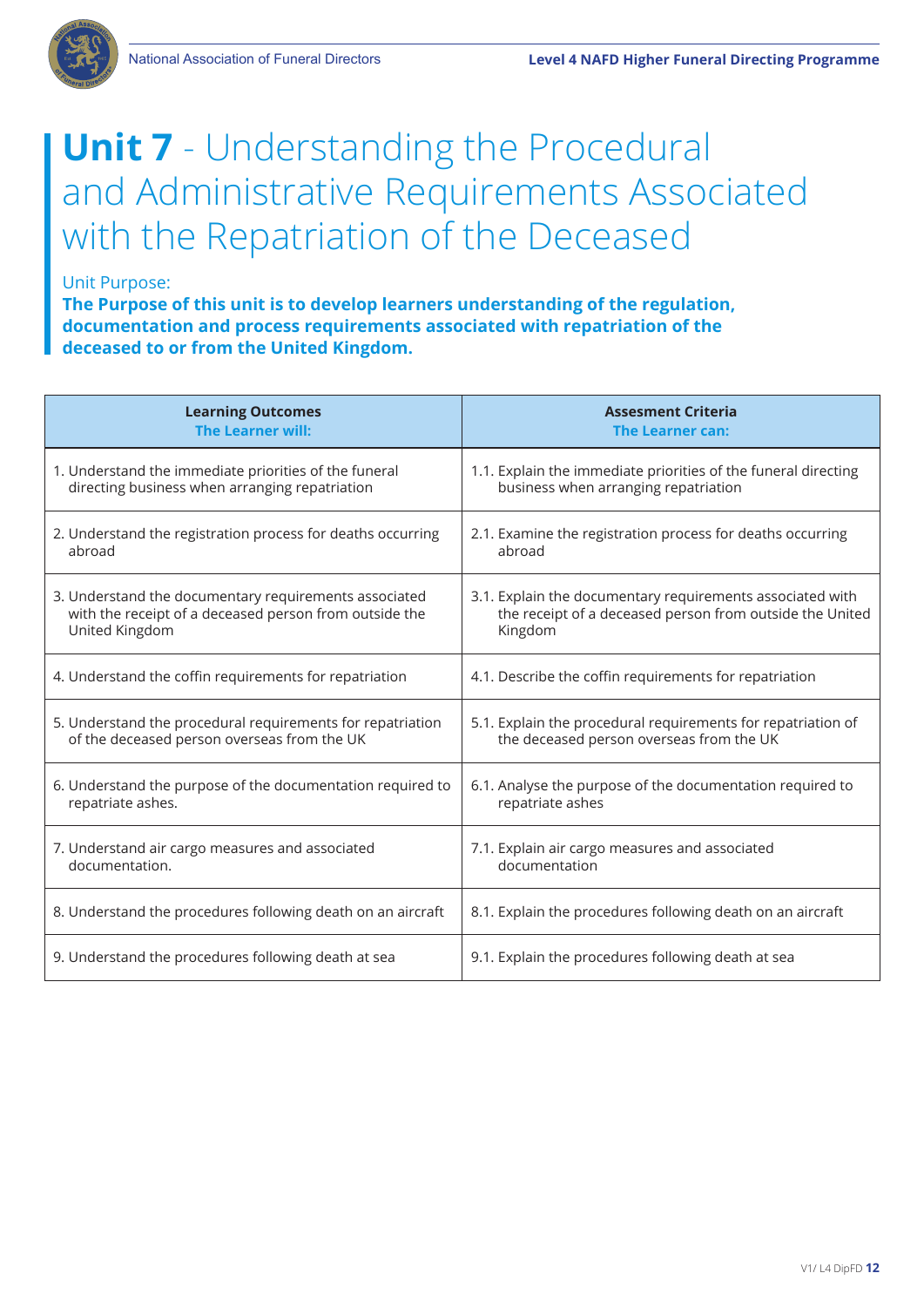

### **Unit 8** - Understanding the Procedural and Administrative Requirements Associated with Burial at Sea

Unit Purpose:

**The purpose of this unit is to enable the learner to develop knowledge and understanding in relation to current regulation, procedures and administration associated with burial at sea.**

| <b>Learning Outcomes</b>                                     | <b>Assesment Criteria</b>                                                                     |
|--------------------------------------------------------------|-----------------------------------------------------------------------------------------------|
| <b>The Learner will:</b>                                     | The Learner can:                                                                              |
| 1. Understand the role and responsibilities of the principal | 1.1. Analyse the role and responsibilities of the principal                                   |
| organisation responsible for regulation and planning of      | organisation responsible for regulation and planning of                                       |
| marine activities                                            | marine activities                                                                             |
| 2. Know the designated locations for burial at sea           | 2.1. Describe the designated locations for burial at sea                                      |
|                                                              | 2.2. Explain the specific administrative procedures related to<br>each burial at sea location |
| 3. Understand the licencing process associated with the      | 3.1. Explain the licencing process associated with the                                        |
| arrangement of burial at sea                                 | arrangement of burial at sea                                                                  |
| 4. Understand the administrative and documentation           | 4.1. Explain the administrative and documentation                                             |
| requirements associated with burial at sea                   | requirements associated with burial at sea                                                    |
| 5. Understand the purpose of the public register             | 5.1. Explain the purpose of the public register                                               |
| 6. Understand the specification requirements of the coffin   | 6.1. Describe the specification requirements of the coffin                                    |
| 7. Understand the practical considerations for burial or for | 7.1. Describe the practical considerations for burial or for                                  |
| scattering of ashes at sea                                   | scattering of ashes at sea                                                                    |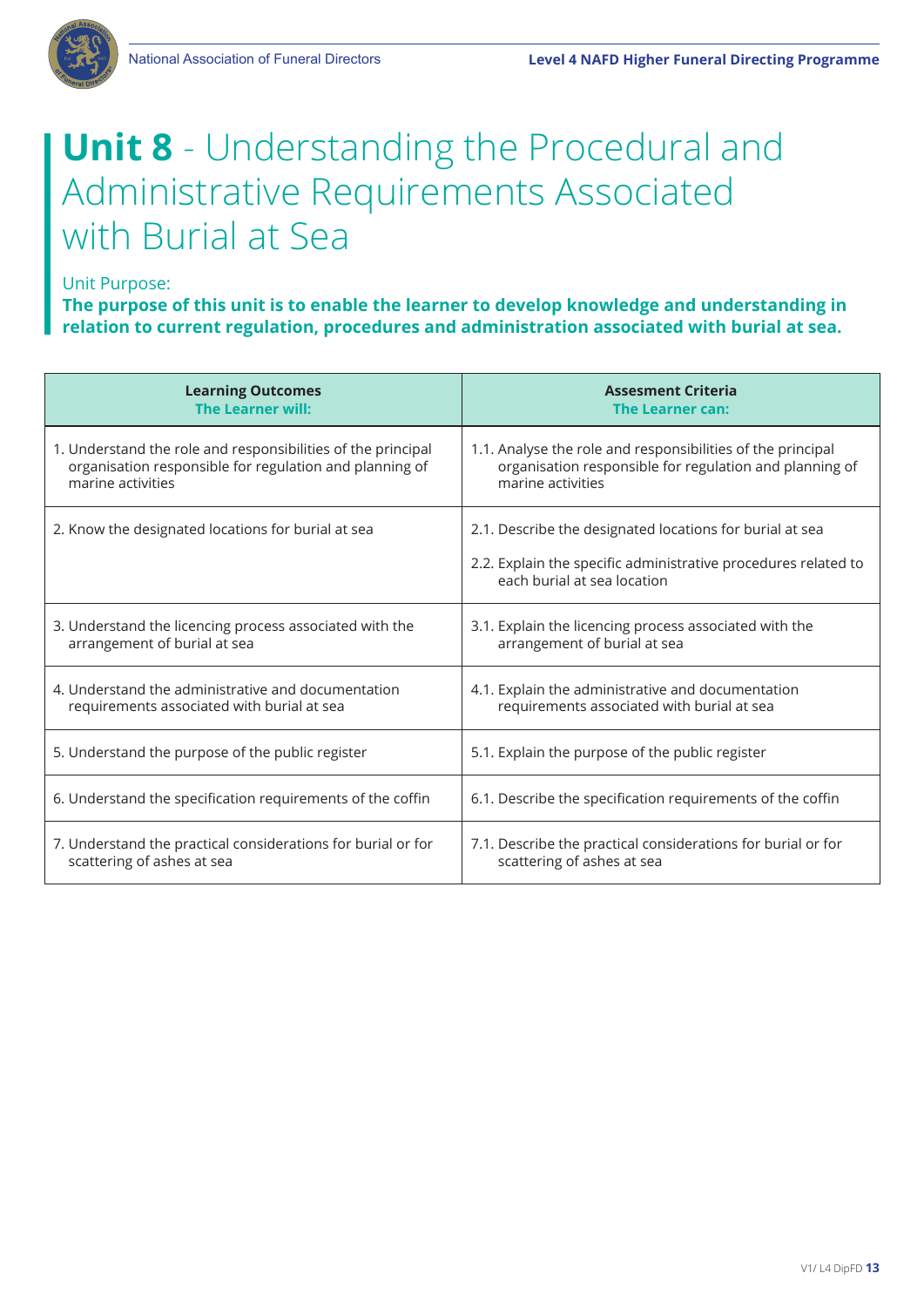

### **Unit 9** - Understanding the Additional Responsibilities, Challenges and Issues Associated with Managing a Funeral for More Than One Deceased

#### Unit Purpose:

**The aim of this unit is to develop the learners understanding of the additional responsibilities, challenges and issues associated with managing a funeral for more than one deceased.**

| <b>Learning Outcomes</b>                                 | <b>Assesment Criteria</b>                                                                                           |
|----------------------------------------------------------|---------------------------------------------------------------------------------------------------------------------|
| The Learner will:                                        | The Learner can:                                                                                                    |
| 1. Understand the challenges for arranging a funeral for | 1.1. Explain the challenges for arranging a funeral for more                                                        |
| more than one deceased                                   | than one deceased                                                                                                   |
|                                                          | 1.2. Appraise possible solutions to the challenges identified<br>in $1.1$ .                                         |
| 2. Understand the issues which may be faced when         | 2.1. Assess the potential and practical issues which may arise                                                      |
| managing and arranging a funeral for more than one       | in relation to managing the funeral of more than one                                                                |
| deceased                                                 | deceased                                                                                                            |
|                                                          | 2.2. Appraise possible solutions to the anticipated issues<br>identified in 2.1.                                    |
| 3. Understand the necessary preparation and checks which | 3.1. Explain the necessary preparation and checks which                                                             |
| must be undertaken by the Funeral Director when the      | must be undertaken by the Funeral Director when the                                                                 |
| funeral of more than one deceased takes place at a       | funeral of more than one deceased takes place at a                                                                  |
| crematorium                                              | crematorium                                                                                                         |
|                                                          | 3.2. Assess the potential challenges of the funeral taking<br>place at a crematorium                                |
|                                                          | 3.3. Explain how procedures will differ when both the funeral<br>ceremony and committal take place at a crematorium |
| 4. Understand the necessary preparation and checks which | 4.1. Explain the necessary preparation and checks which                                                             |
| must be undertaken by the Funeral Director when the      | must be undertaken by the Funeral Director when the                                                                 |
| funeral of more than one deceased is to be by burial     | funeral of more than one deceased is to be burial                                                                   |
|                                                          | 4.2. Assess the potential challenges of the funeral taking<br>place by burial                                       |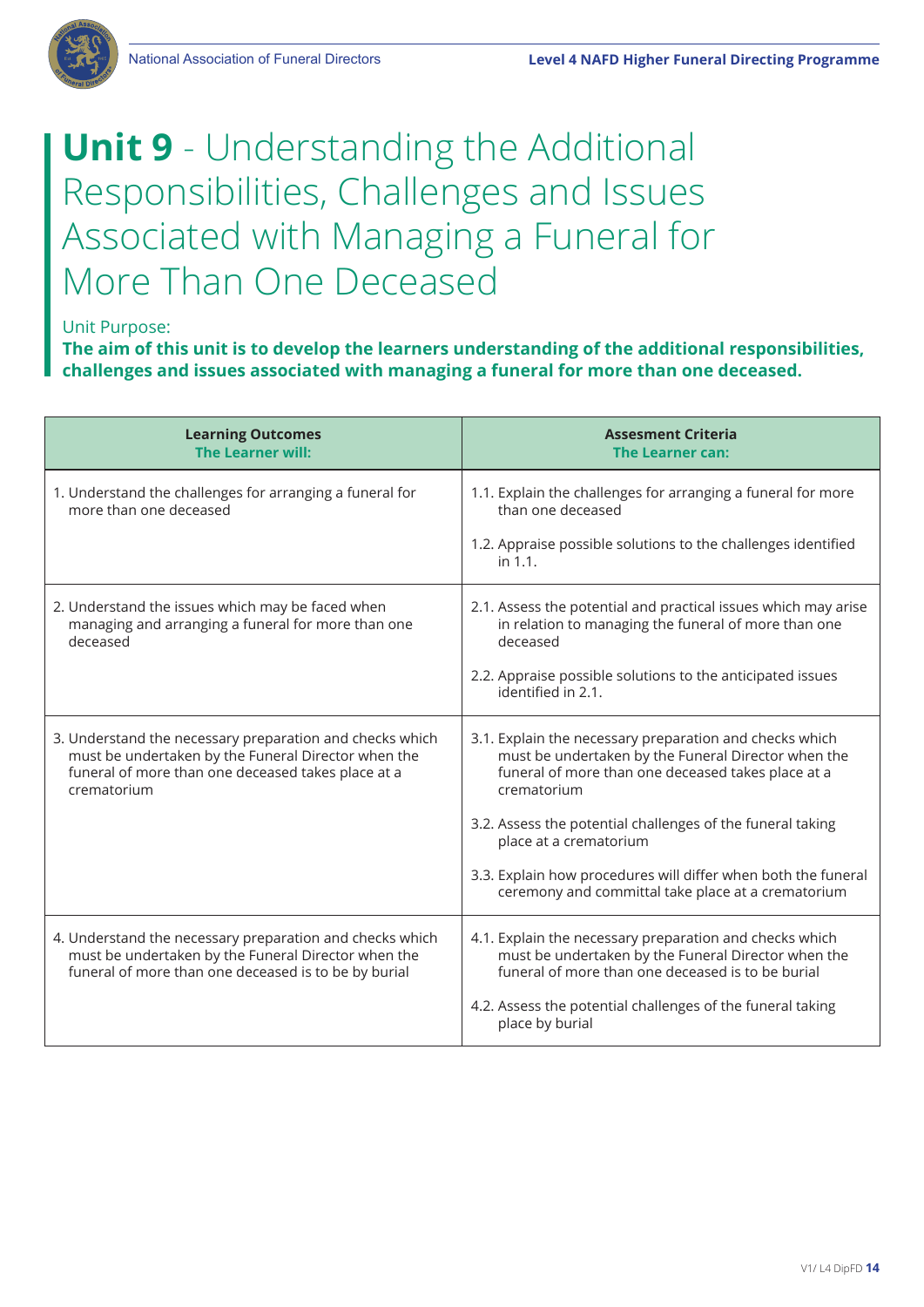

# **Unit 10** - Understanding Planning and Making Final Arrangements for Conducting a Funeral

Unit Purpose:

**The purpose of this unit is to enable the learner to develop knowledge and understanding of the planning and preparation requirements prior to conducting the funeral.**

| <b>Learning Outcomes</b><br><b>The Learner will:</b>                                  | <b>Assesment Criteria</b><br>The Learner can:                                                                              |
|---------------------------------------------------------------------------------------|----------------------------------------------------------------------------------------------------------------------------|
| 1. Understand the benefits of contingency planning prior to<br>the day of the funeral | 1.1. Explain the benefits of contingency planning prior to<br>the day of the funeral                                       |
|                                                                                       | 1.2. Produce a contingency plan for own organisation                                                                       |
| 2. Understand the need to cross-check identification of the<br>deceased               | 2.1. Explain the legal requirements and responsibilities<br>associated with the personal identification of the<br>deceased |
|                                                                                       | 2.2. Analyse the need and process to cross-check<br>identification of the deceased                                         |
|                                                                                       | 2.3. Describe the procedural and administrative<br>requirements associated with identity checking                          |
| 3. Know how to arrange floral tributes and dress the coffin                           | 3.1. Explain the importance of floral tributes and the dressing<br>of coffins                                              |
|                                                                                       | 3.2. Explain how to arrange floral tributes and dress a coffin                                                             |
| 4. Understand the final checks prior to conducting the<br>funeral                     | 4.1. Explain the final checks required prior to conducting<br>the funeral                                                  |
|                                                                                       | 4.2. Produce a checklist for own organisation.                                                                             |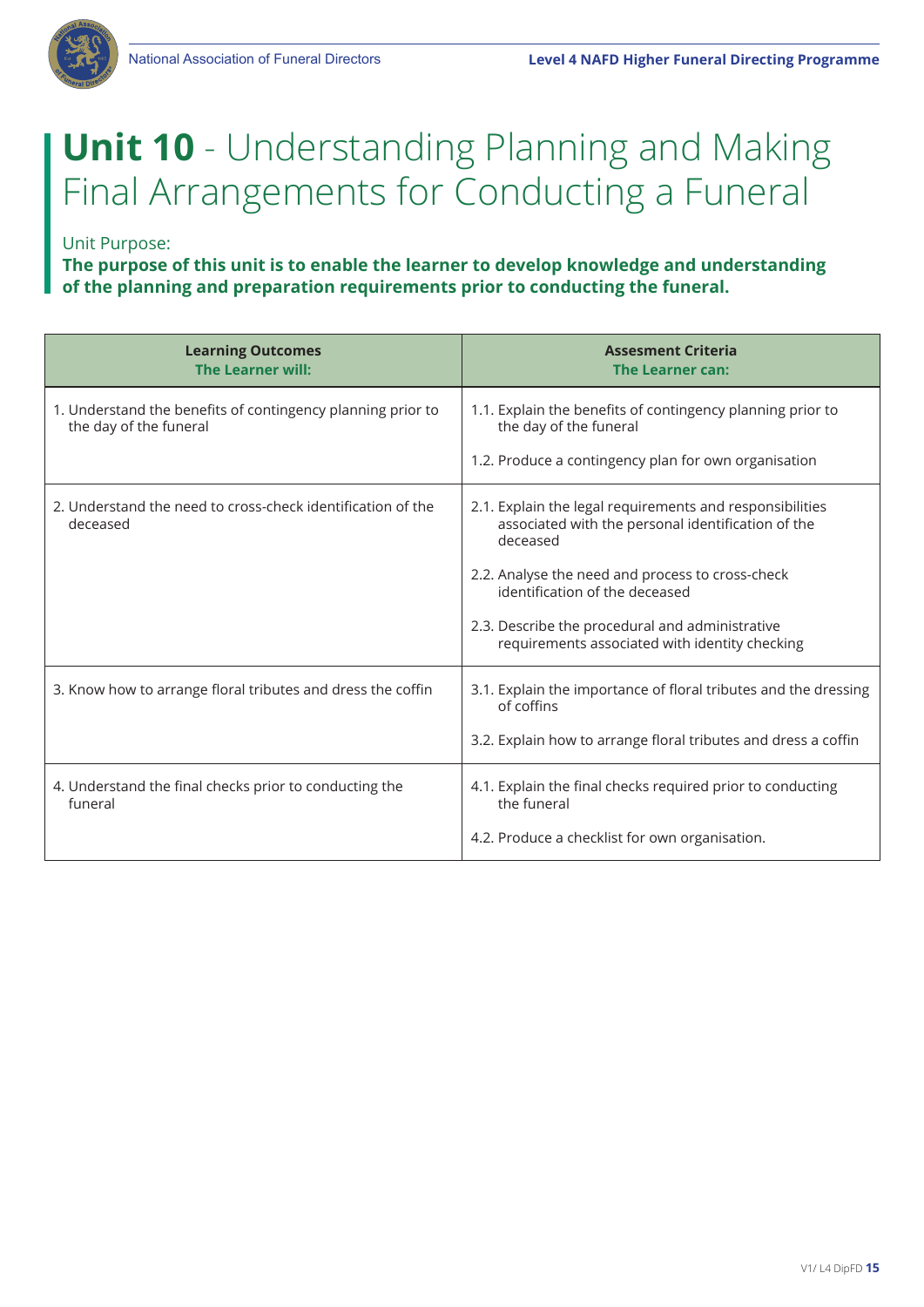

# **Unit 11** - Understand how to Manage and Conduct a Funeral

Unit Purpose:

**The purpose of this unit is to develop learners' knowledge and understanding of the Funeral Directors role and responsibilities associated with the management and conducting of a funeral.**

| <b>Learning Outcomes</b>                                         | <b>Assesment Criteria</b>                                                        |
|------------------------------------------------------------------|----------------------------------------------------------------------------------|
| <b>The Learner will:</b>                                         | The Learner can:                                                                 |
| 1. Understand the role of the Funeral Director/Conductor on      | 1.1. Evaluate the role of the Funeral Director/Conductor on                      |
| the day of the funeral                                           | the day of the funeral                                                           |
| 2. Know how to manage divided families on the day of the         | 2.1. Explain how to manage divided families on the day of                        |
| funeral                                                          | the funeral                                                                      |
| 3. Understand how to manage a large attendance at the<br>funeral | 3.1. Explain how to manage large attendance at the funeral                       |
| 4. Know how to manage unexpected problems on the day             | 4.1. Give four examples of unexpected problems which may                         |
| of the funeral                                                   | be encountered on the day of a funeral                                           |
|                                                                  | 4.2. Explain how to manage each of the unexpected<br>problems identified in 4.1. |
| 5. Know how to maintain the health and safety of clients         | 5.1. Explain how to maintain the health and safety of clients                    |
| and mourners during the funeral                                  | and mourners during a funeral                                                    |
| 6. Understand the process of arrival at the house or leaving     | 6.1. Explain the procedures of arrival at the house or leaving                   |
| the funeral home                                                 | the funeral home                                                                 |
| 7. Know how to manage the funeral cortege                        | 7.1. Explain how to manage the funeral cortege                                   |
| 8. Understand the procedure and protocols which must be          | 8.1. Explain the procedures and protocols associated with                        |
| adhered to by the Funeral Director at a crematorium              | a funeral held at a crematorium                                                  |
| 9. Understand the procedure and protocols associated             | 9.1. Explain the procedures and protocols associated with                        |
| with a burial                                                    | a burial                                                                         |
| 10. Know the post funeral tasks required at the funeral home     | 10.1. Explain the key procedures following a funeral and<br>explain their value  |